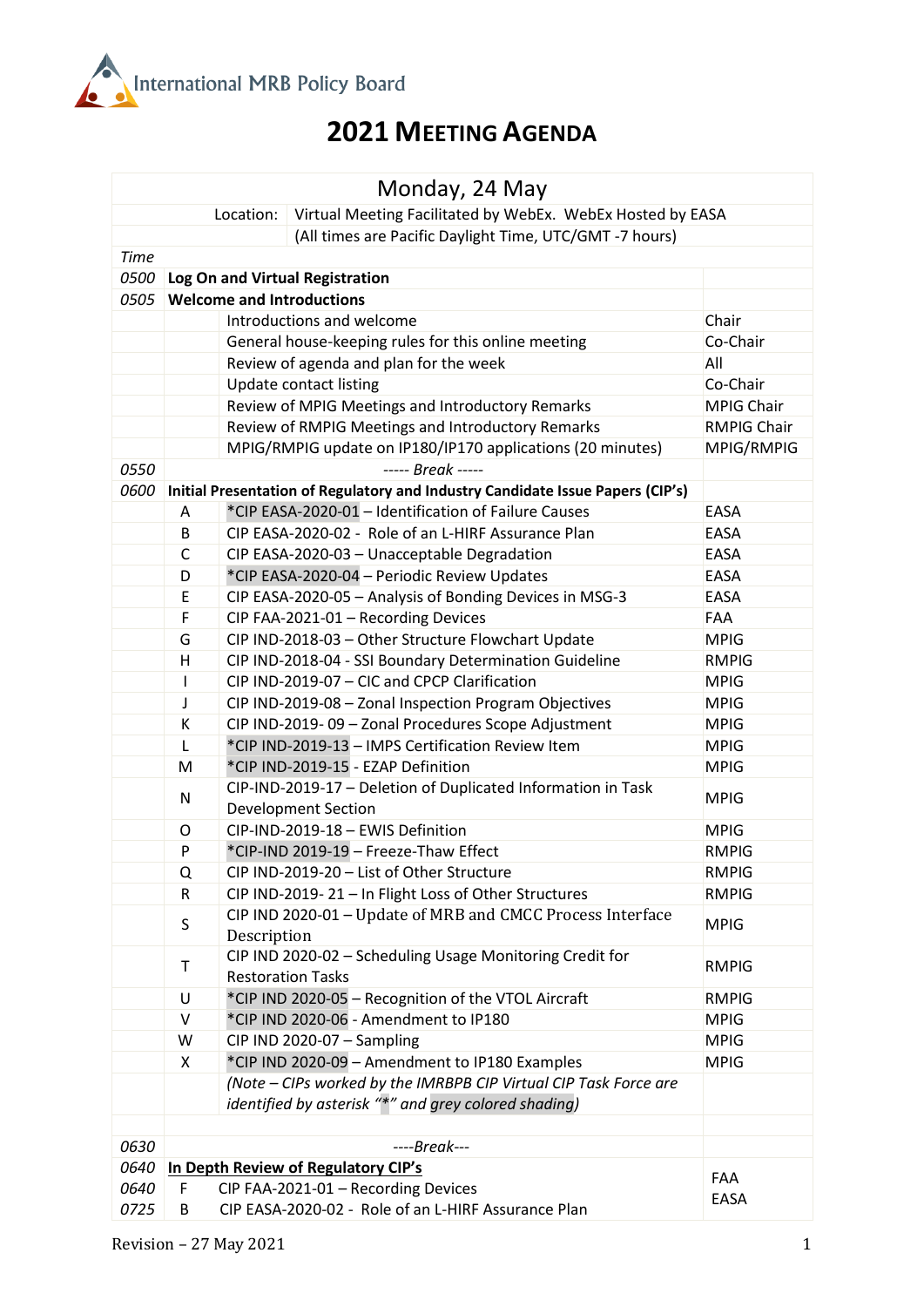

|             | Monday, 24 May (Continued)                                     |             |
|-------------|----------------------------------------------------------------|-------------|
|             | 0810 E CIP EASA-2020-05 - Analysis of Bonding Devices in MSG-3 | <b>FASA</b> |
| 0855        | <b>Meeting closing comments</b>                                |             |
| <i>0900</i> | <b>Adjourned for the day</b>                                   |             |
|             |                                                                |             |
|             | END DAY ONE                                                    |             |
|             |                                                                |             |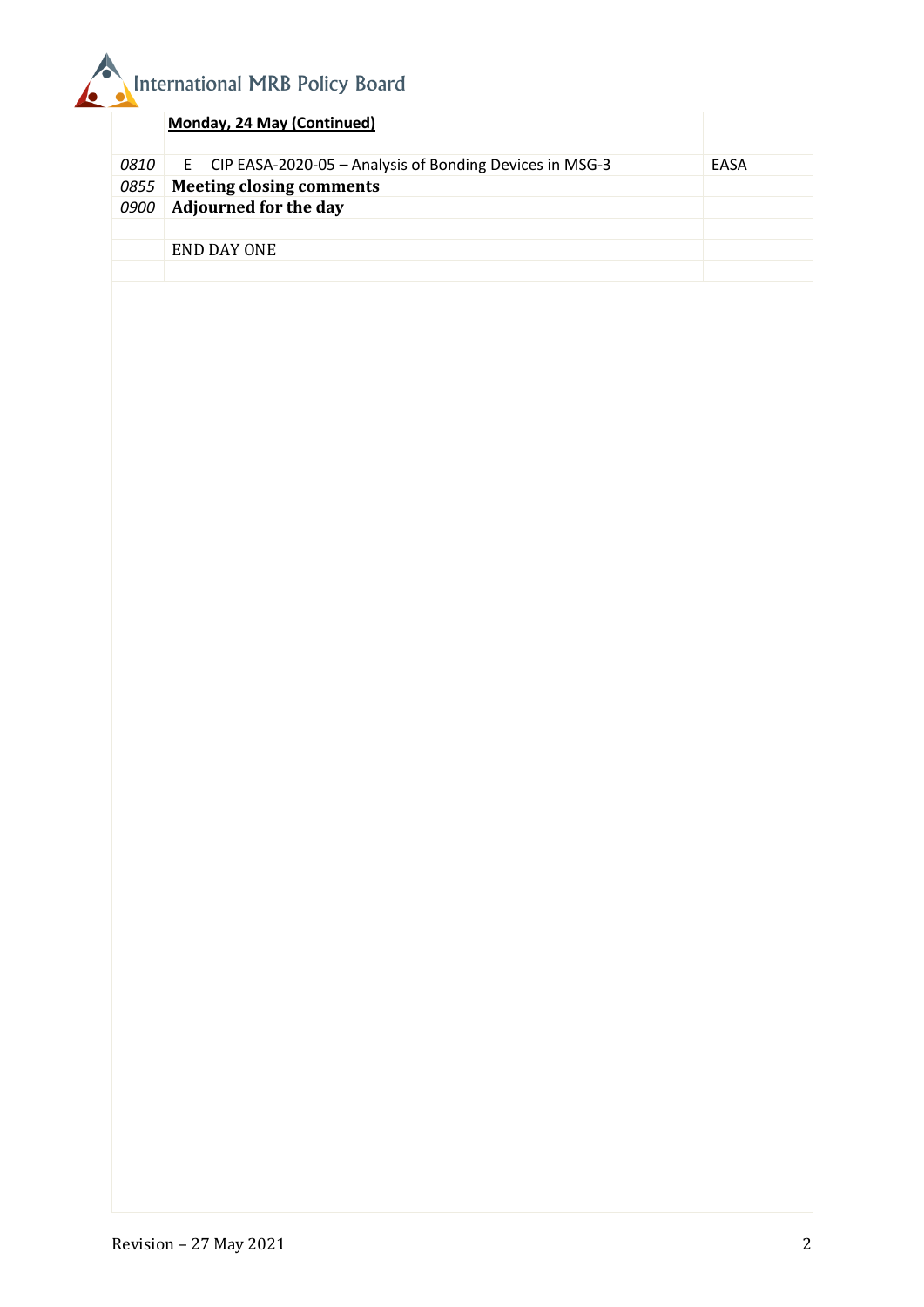

|      | Tuesday, 25 May                                                                                                                    |                   |  |  |  |
|------|------------------------------------------------------------------------------------------------------------------------------------|-------------------|--|--|--|
|      | Virtual Meeting Facilitated by WebEx. WebEx Hosted by EASA<br>Location:<br>(All times are Pacific Daylight Time, UTC/GMT -7 hours) |                   |  |  |  |
| Time |                                                                                                                                    |                   |  |  |  |
|      | 0500 Arrival - Log on to WebEx and welcome from IMRBPB Chair                                                                       |                   |  |  |  |
| 0510 | In Depth Review of Regulatory and Industry CIP's                                                                                   |                   |  |  |  |
| 0515 | CIP EASA-2020-03 - Unacceptable Degradation<br>$\mathsf{C}$                                                                        |                   |  |  |  |
| 0600 | CIP-IND-2019-18 - EWIS Definition<br>$\circ$                                                                                       |                   |  |  |  |
| 0645 | ------ Break -----                                                                                                                 | <b>MPIG</b>       |  |  |  |
| 0655 | CIP IND 2020-07 - Sampling<br>W<br><b>MPIG</b>                                                                                     |                   |  |  |  |
| 0740 | CIP-IND-2019-17 - Deletion of Duplicated Information in Task<br>$\mathsf{N}$<br><b>MPIG</b><br><b>Development Section</b>          |                   |  |  |  |
| 0825 | CIP IND-2019-07 - CIC and CPCP Clarification                                                                                       | <b>MPIG/RMPIG</b> |  |  |  |
| 0855 | <b>Meeting closing comments</b>                                                                                                    |                   |  |  |  |
| 0900 | Adjourned for the day                                                                                                              |                   |  |  |  |
|      |                                                                                                                                    |                   |  |  |  |
|      | <b>END DAY TWO</b>                                                                                                                 |                   |  |  |  |
|      |                                                                                                                                    |                   |  |  |  |
|      |                                                                                                                                    |                   |  |  |  |
|      |                                                                                                                                    |                   |  |  |  |
|      |                                                                                                                                    |                   |  |  |  |
|      |                                                                                                                                    |                   |  |  |  |
|      |                                                                                                                                    |                   |  |  |  |
|      |                                                                                                                                    |                   |  |  |  |
|      |                                                                                                                                    |                   |  |  |  |
|      |                                                                                                                                    |                   |  |  |  |
|      |                                                                                                                                    |                   |  |  |  |
|      |                                                                                                                                    |                   |  |  |  |
|      |                                                                                                                                    |                   |  |  |  |
|      |                                                                                                                                    |                   |  |  |  |
|      |                                                                                                                                    |                   |  |  |  |
|      |                                                                                                                                    |                   |  |  |  |
|      |                                                                                                                                    |                   |  |  |  |
|      |                                                                                                                                    |                   |  |  |  |
|      |                                                                                                                                    |                   |  |  |  |
|      |                                                                                                                                    |                   |  |  |  |
|      |                                                                                                                                    |                   |  |  |  |
|      |                                                                                                                                    |                   |  |  |  |
|      |                                                                                                                                    |                   |  |  |  |
|      |                                                                                                                                    |                   |  |  |  |
|      |                                                                                                                                    |                   |  |  |  |
|      |                                                                                                                                    |                   |  |  |  |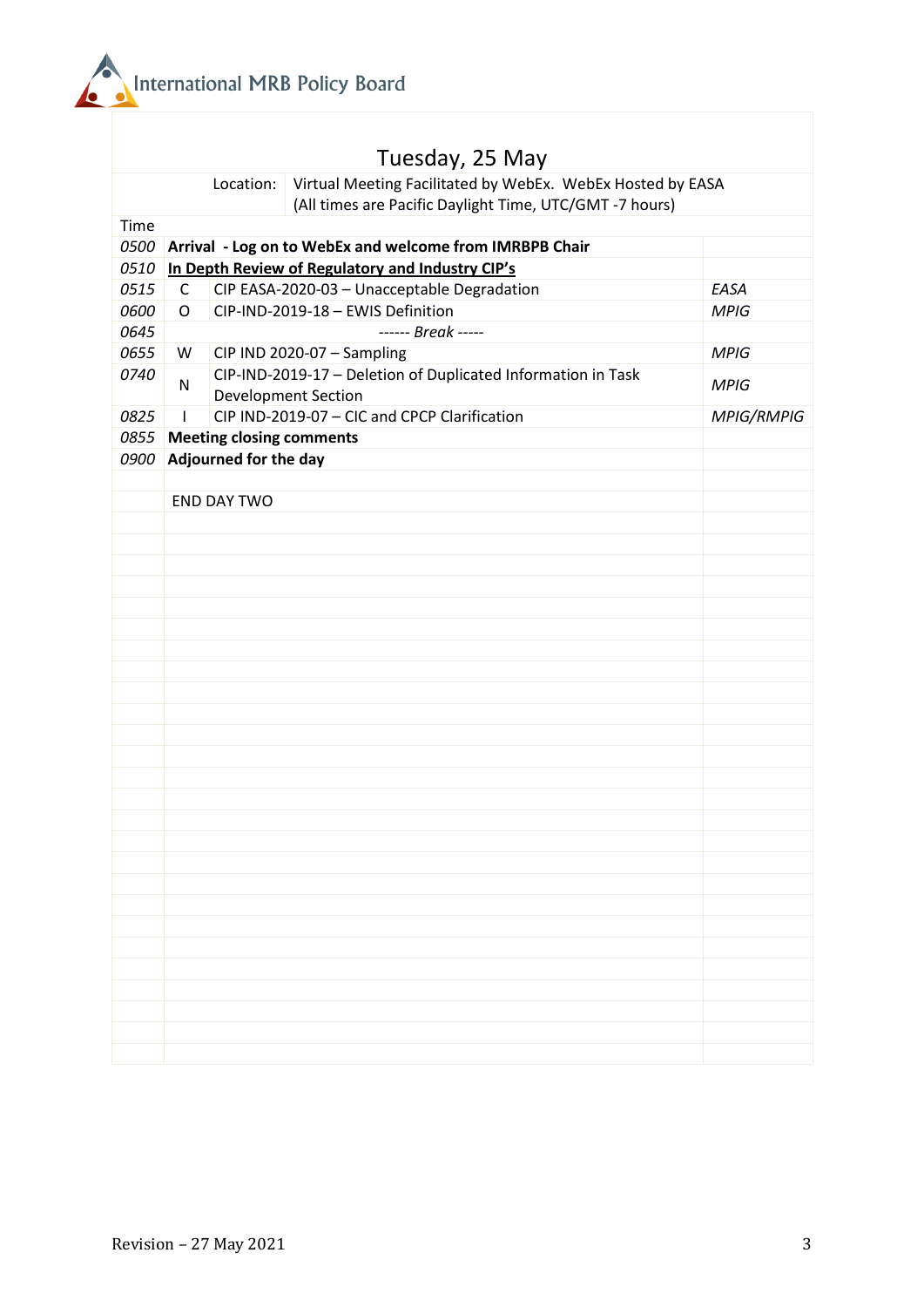

|             |                                                         | Wednesday, 26 May                                                                                                                  |  |  |  |
|-------------|---------------------------------------------------------|------------------------------------------------------------------------------------------------------------------------------------|--|--|--|
|             |                                                         | Virtual Meeting Facilitated by WebEx. WebEx Hosted by EASA<br>Location:<br>(All times are Pacific Daylight Time, UTC/GMT -7 hours) |  |  |  |
| Time        |                                                         |                                                                                                                                    |  |  |  |
| <i>0500</i> | Arrival - Log on to WebEx and welcome from IMRBPB Chair |                                                                                                                                    |  |  |  |
| 0510        |                                                         | In Depth Review of Industry CIP's                                                                                                  |  |  |  |
| 0515        | К                                                       | CIP IND-2019-09 - Zonal Procedures Scope Adjustment<br><b>MPIG</b>                                                                 |  |  |  |
| 0600        | $\perp$                                                 | CIP IND-2019-08 - Zonal Inspection Program Objectives<br><b>MPIG</b>                                                               |  |  |  |
| 0645        | $---$ Break $---$                                       |                                                                                                                                    |  |  |  |
| 0655        | R                                                       | CIP IND-2019-21 - In Flight Loss of Other Structures<br><b>RMPIG</b>                                                               |  |  |  |
| 0740        | T                                                       | CIP IND-2020-02 - Scheduling Usage Monitoring Credit for<br>RMPIG<br><b>Restoration Tasks</b>                                      |  |  |  |
| 0825        |                                                         | Extra time to be used as needed<br>ALL                                                                                             |  |  |  |
| 0855        | <b>Meeting closing comments</b>                         |                                                                                                                                    |  |  |  |
| 0900        | Adjourned for the day                                   |                                                                                                                                    |  |  |  |
|             |                                                         |                                                                                                                                    |  |  |  |
|             |                                                         | <b>END DAY THREE</b>                                                                                                               |  |  |  |
|             |                                                         |                                                                                                                                    |  |  |  |
|             |                                                         |                                                                                                                                    |  |  |  |
|             |                                                         |                                                                                                                                    |  |  |  |
|             |                                                         |                                                                                                                                    |  |  |  |
|             |                                                         |                                                                                                                                    |  |  |  |
|             |                                                         |                                                                                                                                    |  |  |  |
|             |                                                         |                                                                                                                                    |  |  |  |
|             |                                                         |                                                                                                                                    |  |  |  |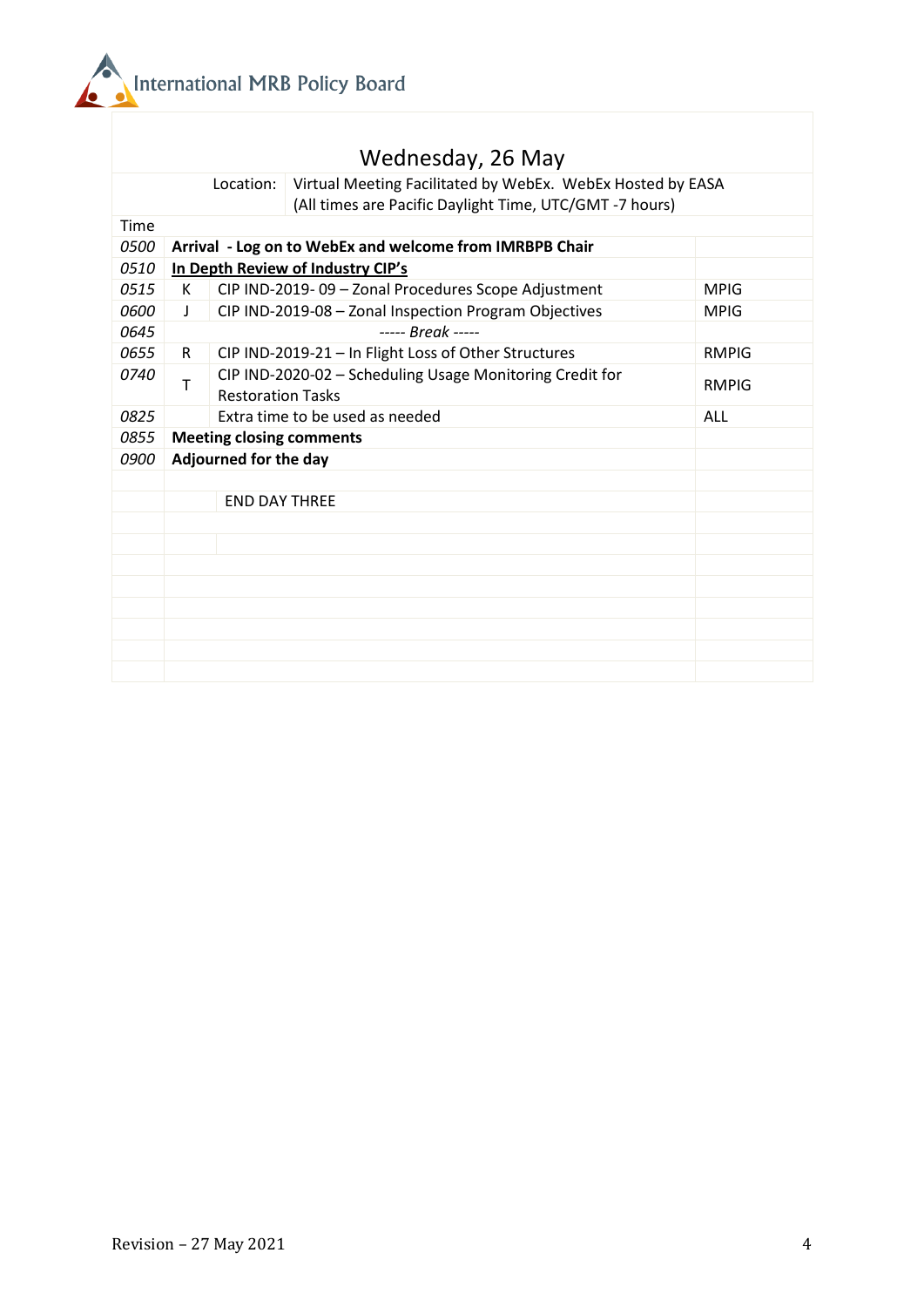

|                                                                         |                                                         |                                                        | Thursday, 27 May                                           |             |  |
|-------------------------------------------------------------------------|---------------------------------------------------------|--------------------------------------------------------|------------------------------------------------------------|-------------|--|
| Virtual Meeting Facilitated by WebEx. WebEx Hosted by EASA<br>Location: |                                                         |                                                        |                                                            |             |  |
| (All times are Pacific Daylight Time, UTC/GMT -7 hours)                 |                                                         |                                                        |                                                            |             |  |
| Time                                                                    |                                                         |                                                        |                                                            |             |  |
| <i>0500</i>                                                             | Arrival - Log on to WebEx and welcome from IMRBPB Chair |                                                        |                                                            |             |  |
| 0510                                                                    | In Depth Review of Industry CIP's (continued)           |                                                        |                                                            |             |  |
| 0515                                                                    | Q                                                       | CIP IND-2019-20 - List of Other Structure              | <b>RMPIG</b>                                               |             |  |
| 0600                                                                    | G                                                       | CIP IND-2018-03 - Other Structure Flowchart Update     | <b>RMPIG</b>                                               |             |  |
| 0645                                                                    | H                                                       | CIP IND-2018-04 - SSI Boundary Determination Guideline | <b>RMPIG</b>                                               |             |  |
| 0730                                                                    | ----- Break -----                                       |                                                        |                                                            |             |  |
| 0740                                                                    | S                                                       | Description                                            | CIP IND-2020-01 - Update of MRB and CMCC Process Interface | <b>MPIG</b> |  |
| 0825                                                                    |                                                         | Extra time to be used as needed<br>ALL                 |                                                            |             |  |
| 0855                                                                    | <b>Meeting closing comments</b>                         |                                                        |                                                            |             |  |
| 0900                                                                    | Adjourned for the day                                   |                                                        |                                                            |             |  |
|                                                                         |                                                         |                                                        |                                                            |             |  |
|                                                                         | <b>END DAY FOUR</b>                                     |                                                        |                                                            |             |  |
|                                                                         |                                                         |                                                        |                                                            |             |  |
|                                                                         |                                                         |                                                        |                                                            |             |  |
|                                                                         |                                                         |                                                        |                                                            |             |  |
|                                                                         |                                                         |                                                        |                                                            |             |  |
|                                                                         |                                                         |                                                        |                                                            |             |  |
|                                                                         |                                                         |                                                        |                                                            |             |  |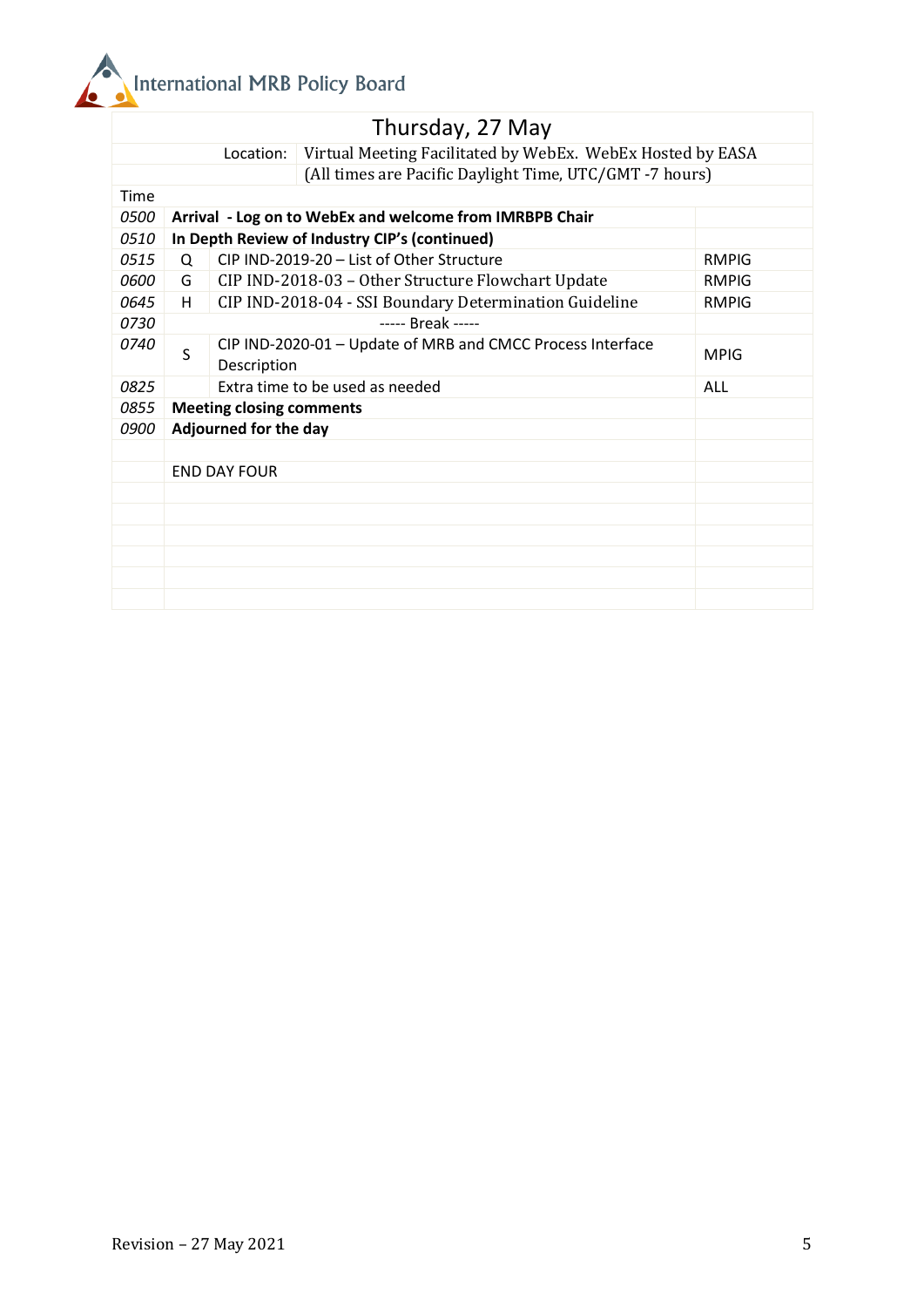

|             |                                                                                                                                                                               | Friday, 28 May                                                                                                        |             |
|-------------|-------------------------------------------------------------------------------------------------------------------------------------------------------------------------------|-----------------------------------------------------------------------------------------------------------------------|-------------|
|             | Location:                                                                                                                                                                     | Virtual Meeting Facilitated by WebEx. WebEx Hosted by EASA<br>(All times are Pacific Daylight Time, UTC/GMT -7 hours) |             |
|             |                                                                                                                                                                               |                                                                                                                       |             |
| Time        |                                                                                                                                                                               |                                                                                                                       |             |
| 0500        |                                                                                                                                                                               | Arrival - Log on to WebEx and welcome from IMRBPB Chair                                                               |             |
| 0505        | <b>Discussion Topics</b>                                                                                                                                                      |                                                                                                                       |             |
| 0505        | Communications procedure overview and management                                                                                                                              | Co-Chair                                                                                                              |             |
| 0525        | IMRBPB meeting locations - revisit locations list. COVID-19 impacts -<br>refresh list                                                                                         | Chair                                                                                                                 |             |
| 0545        | Leadership Team vote for 2022.                                                                                                                                                | Chair                                                                                                                 |             |
| 0555        | Todd Perry - FAA - Status on FAA AC 121-22D and FAA AC 25-19                                                                                                                  | <b>Todd Perry</b>                                                                                                     |             |
| 0615        | IAHM brief - SAE International IVHM Working Group Chairman Dr. Ravi<br>Rajamani, Principle Consultant drR2 Consulting and Chairman of SAE<br>International IVHM Working Group | Dr. Ravi<br>Rajamani,                                                                                                 |             |
| 0700        |                                                                                                                                                                               |                                                                                                                       |             |
| 0710        |                                                                                                                                                                               | Disposition of CIP's into IPs, IMPS, requests for rework, etc.                                                        | Chair       |
| 0810        | <b>Final Provisions</b>                                                                                                                                                       |                                                                                                                       |             |
|             | Update on CMT                                                                                                                                                                 |                                                                                                                       | <b>TCCA</b> |
|             | Charter and IMPS (if needed)                                                                                                                                                  | Review of the proposed amendment to the Charter / Signing of revised                                                  | Chair       |
|             |                                                                                                                                                                               | Review/Update of Existing Action Items                                                                                | Chair       |
|             | Next meeting dates and locations                                                                                                                                              |                                                                                                                       | Chair       |
|             | Final Remarks - "How did it go?"                                                                                                                                              |                                                                                                                       | All         |
| <i>0900</i> | <b>Meeting Closure</b>                                                                                                                                                        |                                                                                                                       |             |

END DAY FIVE

 $\begin{array}{c} \begin{array}{c} \end{array} \end{array}$